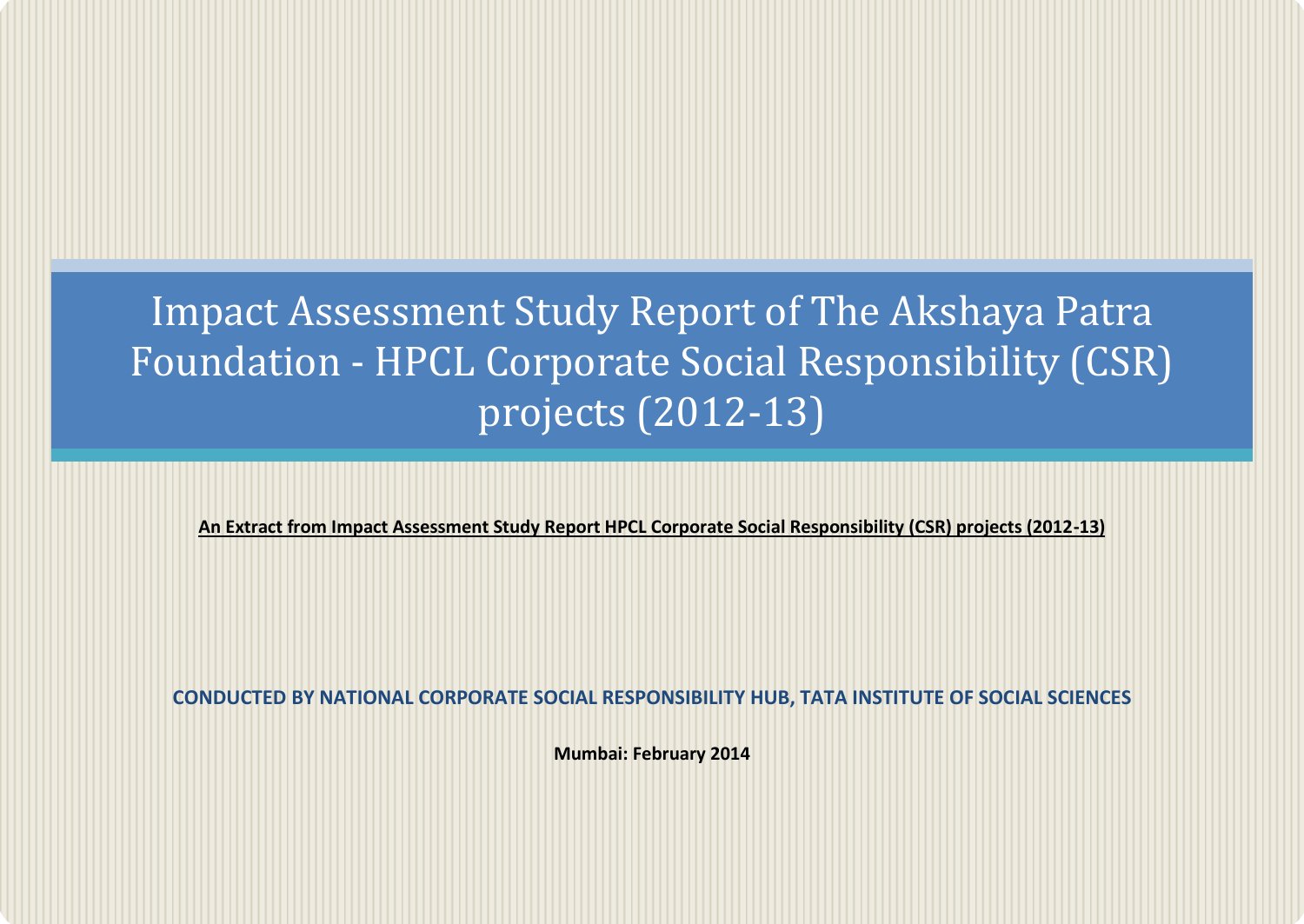### **A brief background on the CSR model of Hindustan Petroleum Corporation Limited**

The Corporate Social Responsibility (CSR) model of Hindustan Petroleum Corporation Limited (HPCL) is based on "Creating Shared Value". The shared value model is based on the concept that corporate success and social welfare are interdependent. A business needs a healthy & educated workforce, sustainable resources and adept government to compete effectively. For society to thrive profitable and be competitive, businesses must be developed and supported to create income, wealth, tax revenues, and opportunities for philanthropy and sustainability.

The emphasis of HPCL has been in the areas of Sustainable Livelihood, Child Care, Education, Health Care and Community Development. Aligned with these focus areas guiding the CSR interventions of HPCL, the company has undertaken projects in following broad categories:

- Primary Education
- Scholarships for Students
- Drinking Water Facilities
- Health Care
- Vocational Training
- Rehabilitation of Persons with Disabilities
- Other Welfare Activities

This report is an outcome of the Impact Assessment Study conducted by National Corporate Social Responsibility Hub (NCSR Hub), Tata Institute of Social Sciences (TISS) for HPCL. The study was conducted for eight projects of HPCL spread across 15 locations in 7 states of India.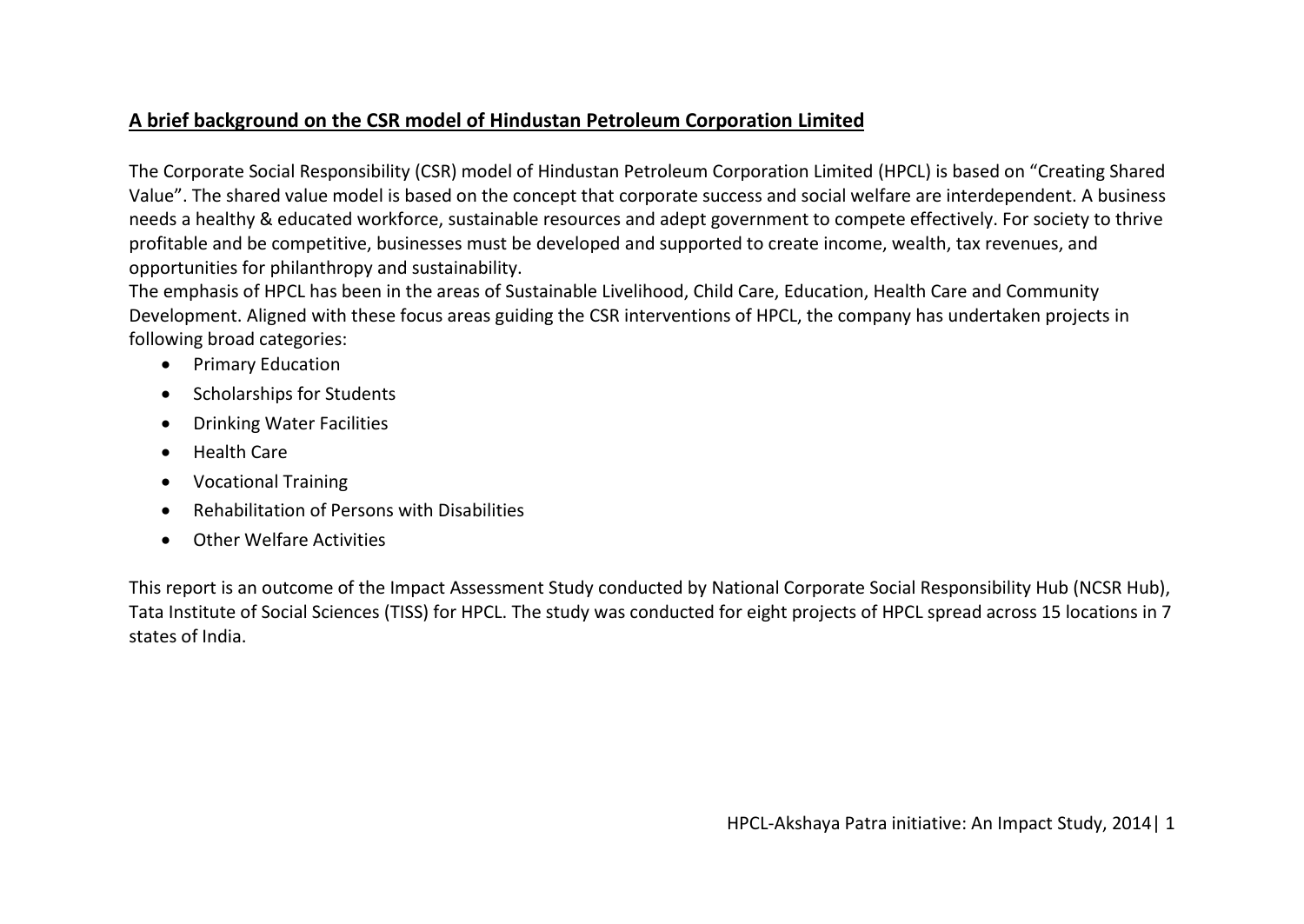#### **Following are the details of HPCL CSR projects considered for the Impact Assessment study:**

| Name of the project  | Implementing partner/s                         | <b>Locations covered</b>                 |  |
|----------------------|------------------------------------------------|------------------------------------------|--|
| <b>ADAPT</b>         | <b>ADAPT</b>                                   | Mumbai, Maharashtra                      |  |
| <b>Akshaya Patra</b> | <b>The Akshaya Patra Foundation</b>            | Guwahati, Assam                          |  |
| Child Rescue Van     | Childline India Foundation                     | Kolkata, West Bengal                     |  |
| Rural Health Program | <b>Wockhardt Foundation</b>                    | Paradip, Odisha                          |  |
| Nanhi Kali           | K.C. Mahindra Educational Trust and Nandi      | Mumbai, Maharashtra                      |  |
|                      | Foundation                                     |                                          |  |
| Suraksha             | Transport Corporation of India Foundation      | Sikandara, Uttar Pradesh                 |  |
|                      |                                                | Satara, Maharashtra                      |  |
| Swavalamban          | <b>CCI-Skill Pro</b><br>Sitapur, Uttar Pradesh |                                          |  |
|                      | CII-Skill Pro                                  | Guwahati, Assam                          |  |
|                      | CII-Future Sharp Academy                       | Kolkata, West Bengal                     |  |
|                      | CII-Vernajyoti Educare                         | Purulia, West Bengal                     |  |
|                      | CII-Orion Edutech                              | Balasore, Odisha                         |  |
| Unnati               | <b>NIIT</b>                                    | Jabalpur, Chhindwara in Madhya Pradesh & |  |
|                      |                                                | Patna in Bihar                           |  |

#### The main objectives of the study were to:

- i. Assess the key impact areas of the project
- ii. Assess the effectiveness of the key strategies and innovations applied by the to create the impact
- iii. Explore the potential for enhancing the impact of the project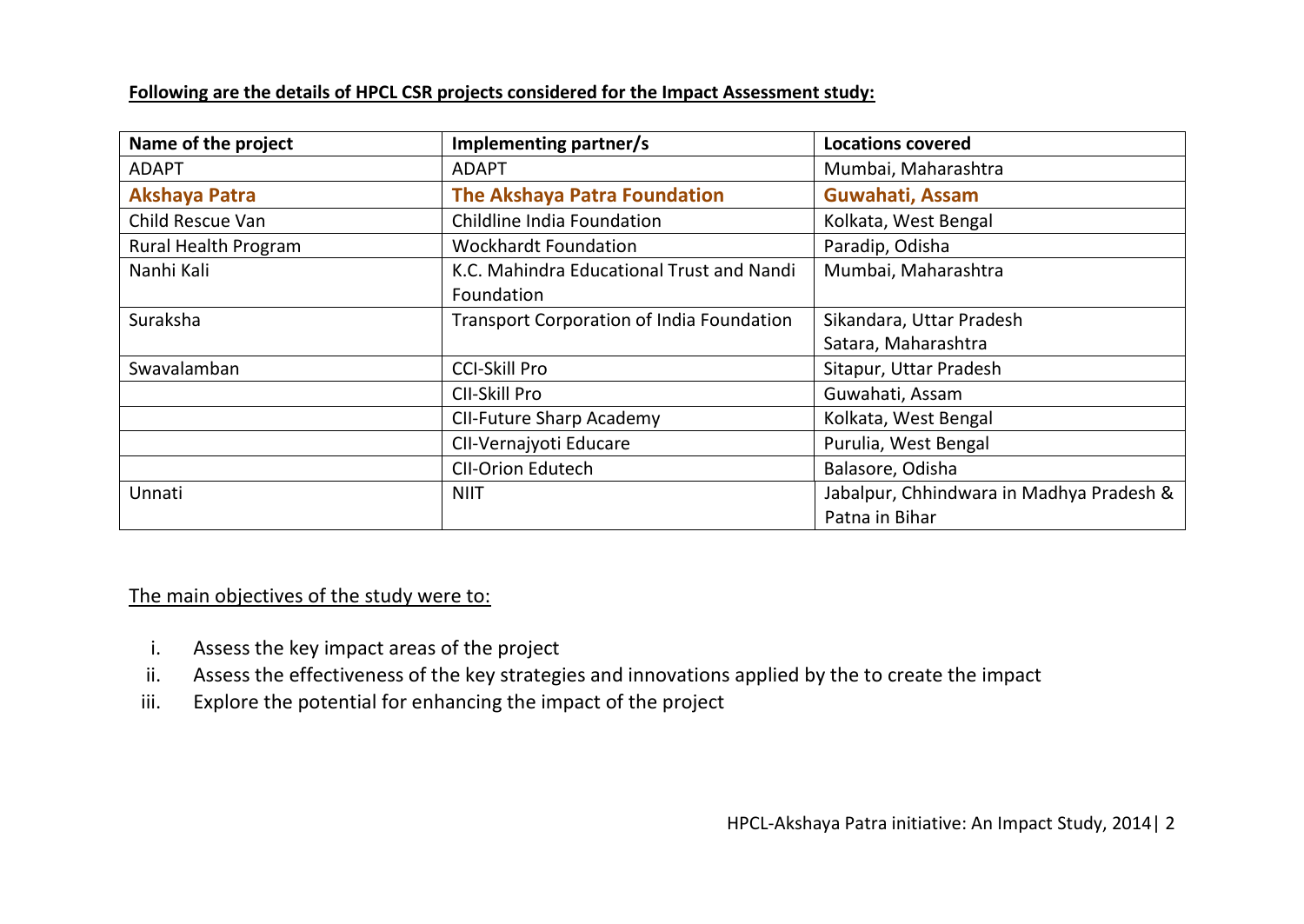### **Summary of Impact Study Assessment of The Akshaya Patra Foundation**

The Mid Day Meal initiative was conceived in June 2000 by The Akshaya Patra Foundation with a vision that "*No child in India shall be deprived of education because of hunger*." With a desire to serve food to those in need, Akshaya Patra envisioned the Mid Day Meal project in schools which also served the underprivileged children. After the success of the programme in Karnataka, it was expanded to other parts of the country as a public-private partnership. The Central and State Governments as well as individual and institutional funders have joined hands in implementation of Mid-Day Meal in schools covered by Akshaya Patra. The objectives of the Mid-Day Meal Scheme are to reduce classroom hunger and increase school enrolment and attendance, thereby improving socialisation among castes and addressing malnutrition. This is also expected to empower women through employment.

The project is currently implemented across nine states of India. In Kamrup district of Assam, Akshaya Patra covers 53,000 children in 593 schools. The study has aimed at assessing impact of Akshaya Patra in the schools supported by HPCL. HPCL under its CSR is supporting meals for 2500 children of 20 primary and secondary schools. For the purpose of this study sample size of 10 schools were selected. Representative schools based on number of students as well as levels of education viz., - primary and secondary were selected. The stakeholders considered included schools, students, the Akshaya Patra team and HPCL.

The initiative has been very impactful in Guwahati schools. HPCL's contribution has been able to fill the last mile gap in contributing towards the national goals envisaged under the Mid-Day Meal Scheme of the Central Government. While the Government provides partial support per child per day, the balance is covered by HPCL for 2500 students in 20 schools of Kamrup district. HPCL's contribution to the programme is crucial in sustaining the MDM in select schools and provisioning of good quality meals.

In collaboration with The Akshaya Patra Foundation HPCL has been able to fill the last mile gap in contributing towards the national goals envisaged under the Mid Day Meal Scheme of the Central Government. The cost of per day meal of each student covered under the MDM in Kamrup district is in the range of Rs. 7.50 to Rs. 8.00. The Government

HPCL-Akshaya Patra initiative: An Impact Study, 2014| 3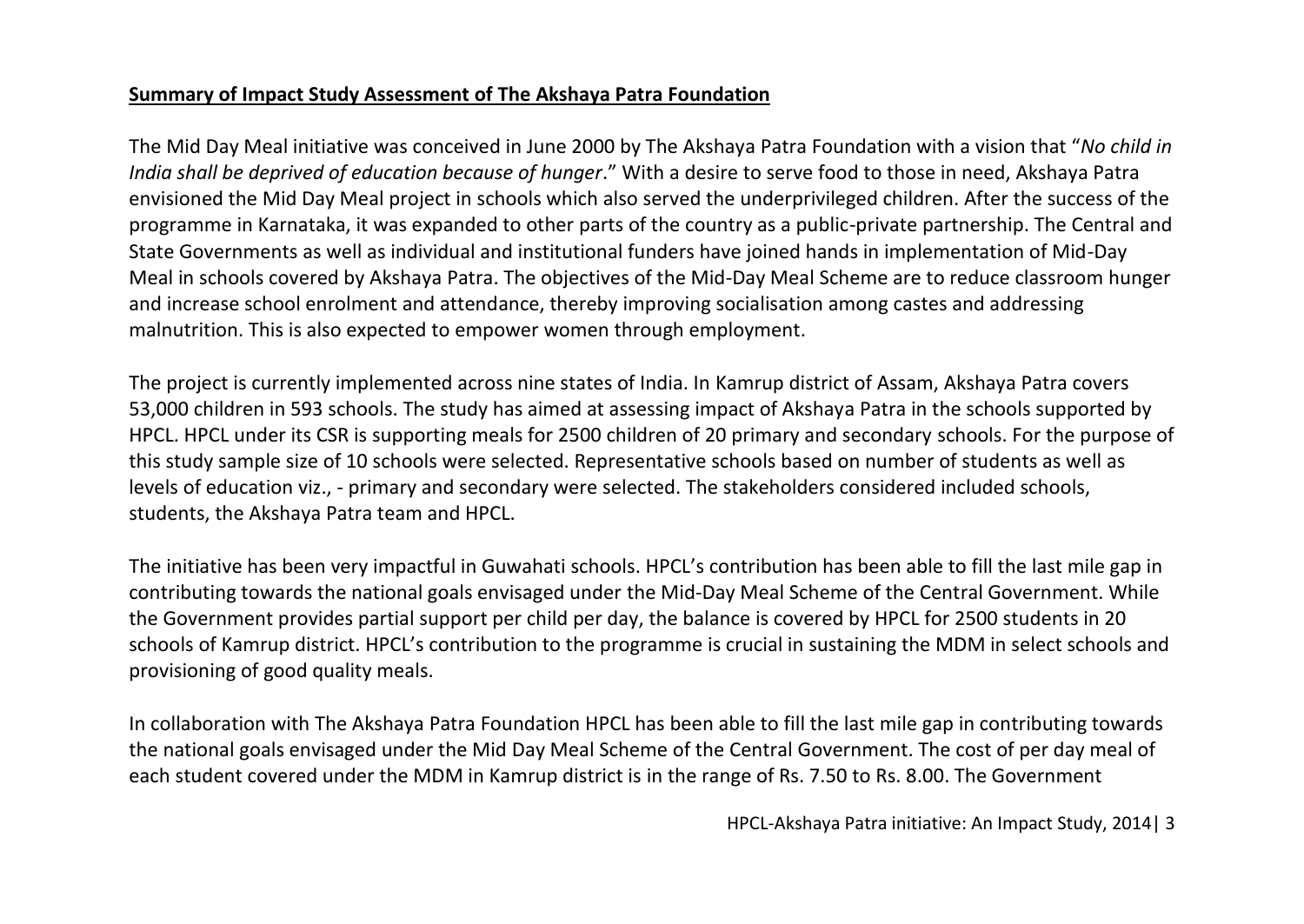provides partial support to MDM programme implemented by Akshaya Patra by contributing Rs. 3.50 per child per day. The balance Rs. 4.50 to Rs. 5.00 is covered by HPCL for 2500 students in 20 schools of Kamrup district. HPCL's contribution to the programme is crucial in sustaining the MDM in select schools and provision of good quality meals which are nutritive in value and served hot during the lunch breaks.

The introduction of Akshaya Patra in the Mid-day Meal (MDM) Scheme of the Government has resulted into savings of food grains allocated for the schools. Since Akshaya Patra supplies food based on the expected actual attendance instead of enrolments, more optimum allocations are made.

The biggest impact area of the project is the health of the school children. The entire cooking and delivery process in the Akshaya Patra project has been designed such that the nutritive value of the food is maximised, based on a basic set of guidelines prepared by a body of nutrition experts covering food preparation, storage and supply. The processes are not only standardised but have also been quality tested and certified by ISO. This ensures that hygienic and nutritious food reaches the children. This impact on health was observed to be particularly high on children from very poor families.

This also ensured that cooked food and not food grains were provided to the children. Headmasters of three schools admitted that since food-grains were often supplied in bulk which exceeded the storage capacity of most of the smaller schools, the school authorities were left with no choice but to distribute food grains to the students according to the per head allocation. There was also a noteworthy reduction in the burden of the teaching staff for non-academic activities such as buying grocery, vegetables and fuel wood for cooking. With readymade food being served under the Akshaya Patra Project, the energy and time of the school staff is spared for more productive academic work.

Moreover, cooking for the MDM, when carried out by the school authorities, was done using fuel-wood, which is not only difficult to source but is also a polluting source of energy. Akshaya Patra cooking is done through steam generated by boilers that run on gas, which is environmentally more benign and ensures a cleaner ambience in the school premises.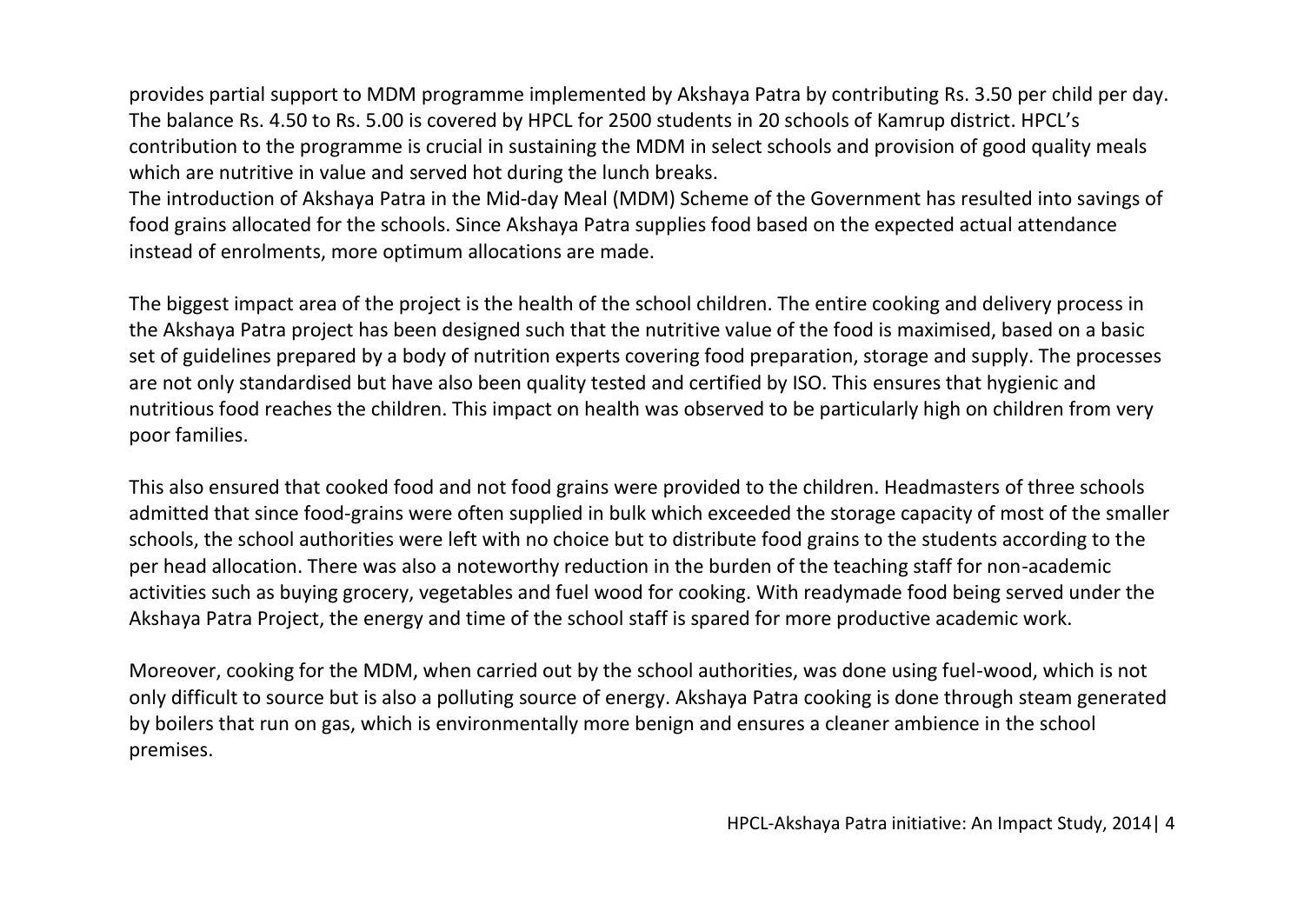## **Stakeholder perspective**

| <b>Components of the project</b> | <b>Stakeholders</b>              |                                 |                               |  |
|----------------------------------|----------------------------------|---------------------------------|-------------------------------|--|
|                                  | <b>School</b>                    | <b>Students</b>                 | <b>Akshaya Patra</b>          |  |
| Quality of food- nutritious      | The schools were satisfied with  | There was mixed response        | The team was aware of the     |  |
| value, taste, variety            | the nutritive value of food.     | from students on the taste      | preferences for particular    |  |
|                                  | However school teachers and      | and variety of food. Students   | types of tastes and items in  |  |
|                                  | principals shared that more      | who ate regularly and for       | the menu. However following   |  |
|                                  | variety could be added to the    | whom the Mid Day Meal was       | challenges limited the teams' |  |
|                                  | menu. With respect to taste of   | either the first meal or best   | efforts in fulfilling all     |  |
|                                  | the food, there was a mixed      | meal of the day liked the taste | beneficiaries preferences:    |  |
|                                  | response. Schools where          | of the food.                    | -Limitation of funds          |  |
|                                  | students were not completely     | Some students liked taste of    | -Need to maintain the         |  |
|                                  | happy with the taste shared      | particular items such as Pulav, | nutritive value of food than  |  |
|                                  | that it was because of           | Kheer etc.                      | giving preference to taste in |  |
|                                  | preference for specific local    | More variety in menu was        | the cooking method            |  |
|                                  | manner of cooking among          | desired by students.            | -Diversity in the taste       |  |
|                                  | different tribal groups or other |                                 | preferences of the            |  |
|                                  | communities                      |                                 | beneficiaries belonging to    |  |
|                                  | All schools shared that children |                                 | different communities and     |  |
|                                  | received hot meals every day.    |                                 | regions.                      |  |
| Sensitisation and exposure       | Need for sensitisation and more  |                                 | Akshaya Patra team has        |  |
| to the project                   | awareness on the project         |                                 | already envisaged a separate  |  |
|                                  | among teachers, parents as well  |                                 | awareness creation and        |  |
|                                  | as students will help in         |                                 | sensitisation component in    |  |
|                                  | converting the reluctant parents |                                 | the project. However, due to  |  |
|                                  | and children to eat MDMs         |                                 | inadequate funds, it has not  |  |
|                                  | provided by Akshaya Patra-       |                                 | been implemented.             |  |
|                                  | HPCL.                            |                                 |                               |  |

HPCL-Akshaya Patra initiative: An Impact Study, 2014| 5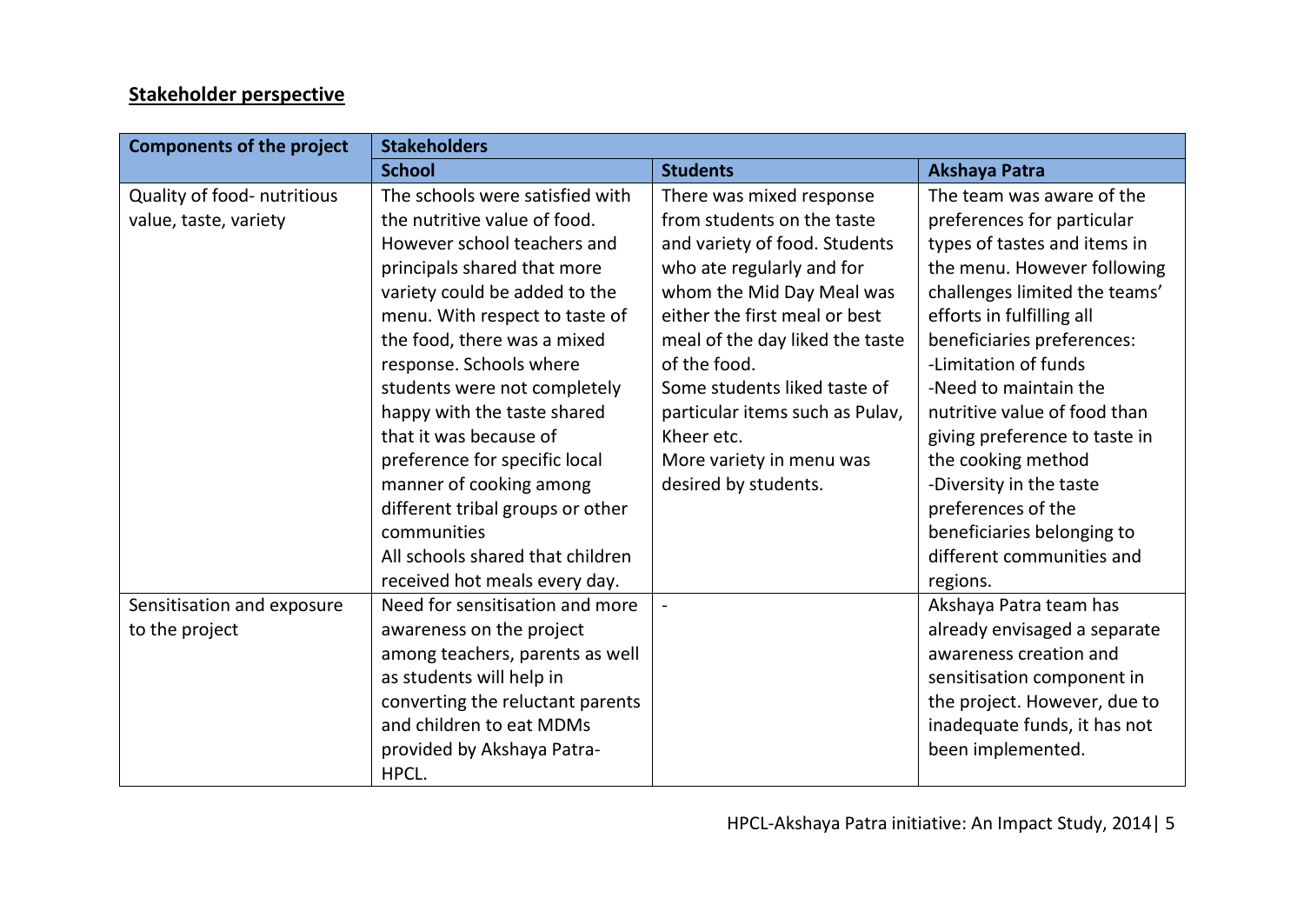|                                  | Many children spend meagre<br>resources on unhealthy food<br>instead of eating the MDM, as<br>they and their parents are not<br>aware of the importance of<br>healthy diet. |                                |
|----------------------------------|-----------------------------------------------------------------------------------------------------------------------------------------------------------------------------|--------------------------------|
|                                  | <b>School management and</b>                                                                                                                                                | <b>Akshaya Patra</b>           |
|                                  | former cooking staff                                                                                                                                                        |                                |
| <b>Engagement of earlier MDM</b> | The workers who were                                                                                                                                                        | Akshaya Patra continues to     |
| cooks under Akshaya Patra        | responsible for cooking food                                                                                                                                                | engage with the former         |
|                                  | before Akshaya Patra's                                                                                                                                                      | cooking staff of the school to |
|                                  | intervention continue to be                                                                                                                                                 | ensure that women are not      |
|                                  | engaged in the MDM as they                                                                                                                                                  | displaced from their jobs due  |
|                                  | ensure systematic serving of                                                                                                                                                | to Akshaya Patra's             |
|                                  | food to children.                                                                                                                                                           | intervention and continue to   |
|                                  | However, the challenge is                                                                                                                                                   | receive their incomes.         |
|                                  | ensuring the provision of their                                                                                                                                             |                                |
|                                  | salaries on time.                                                                                                                                                           |                                |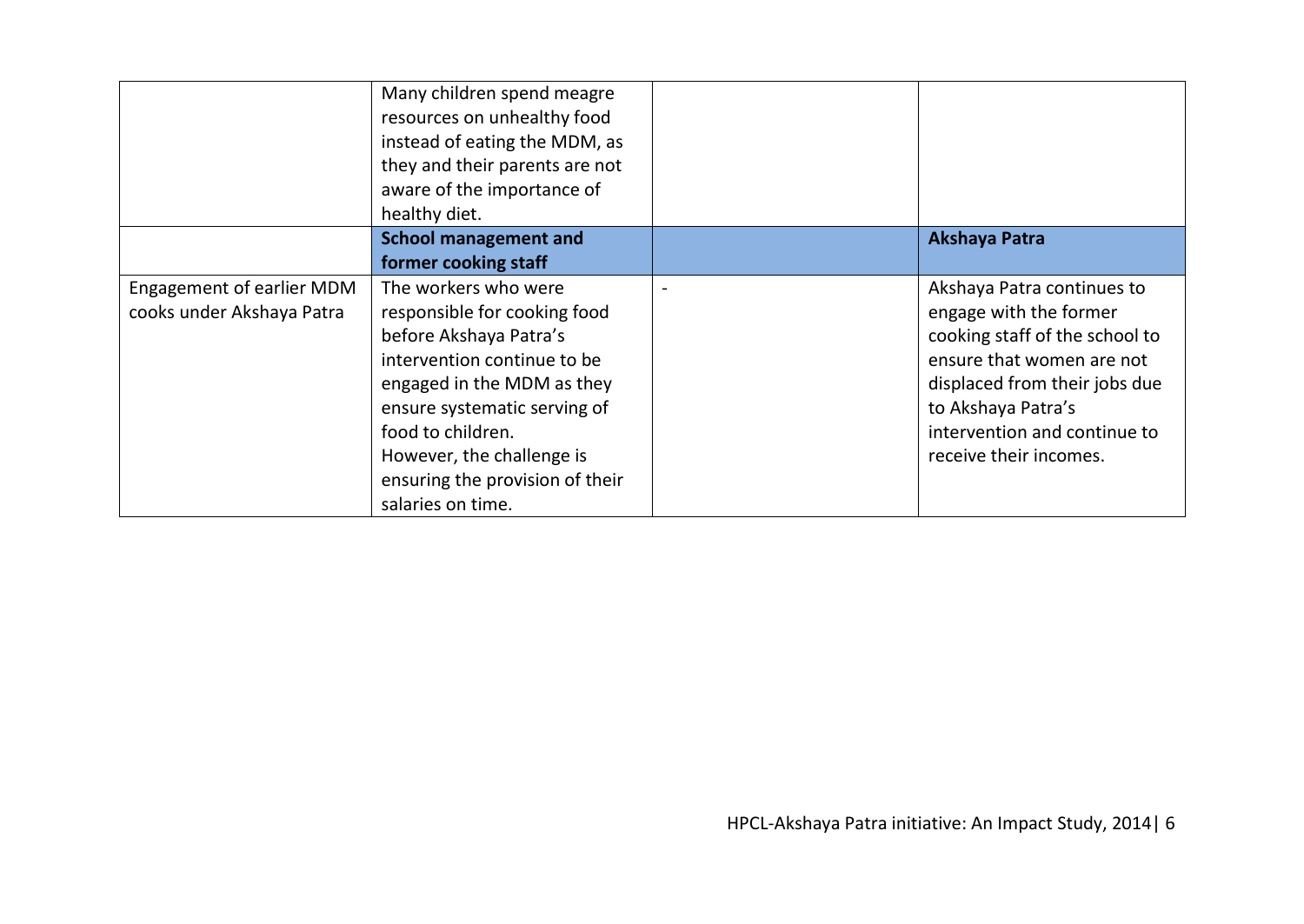#### **Impactful Strategies and Features of the Project**

The strengths of the project which have resulted into such strong positive impacts are embedded in the comprehensive delivery model and daily estimate of attendance.

### The highlights of the comprehensive delivery model include:

- i. The centralised kitchens in Guwahati ensures large scale cooking of meals in mechanised manner to maintain quality and hygiene standards
- ii. The menu is decided taking into consideration as much as possible the regional preferences of the beneficiaries
- iii. The location of the kitchen is decided taking into consideration the feasibility of ensuring delivery of hot meals to the select schools in given radius on time
- iv. The distribution model comprising of Akshaya Patra vans ensures in maintenance of punctuality in delivery of hot and nutritive meals

## Target number decided on daily basis

The meals to be cooked are based on daily estimates of attendance of the students. This minimises wastage of cooked food.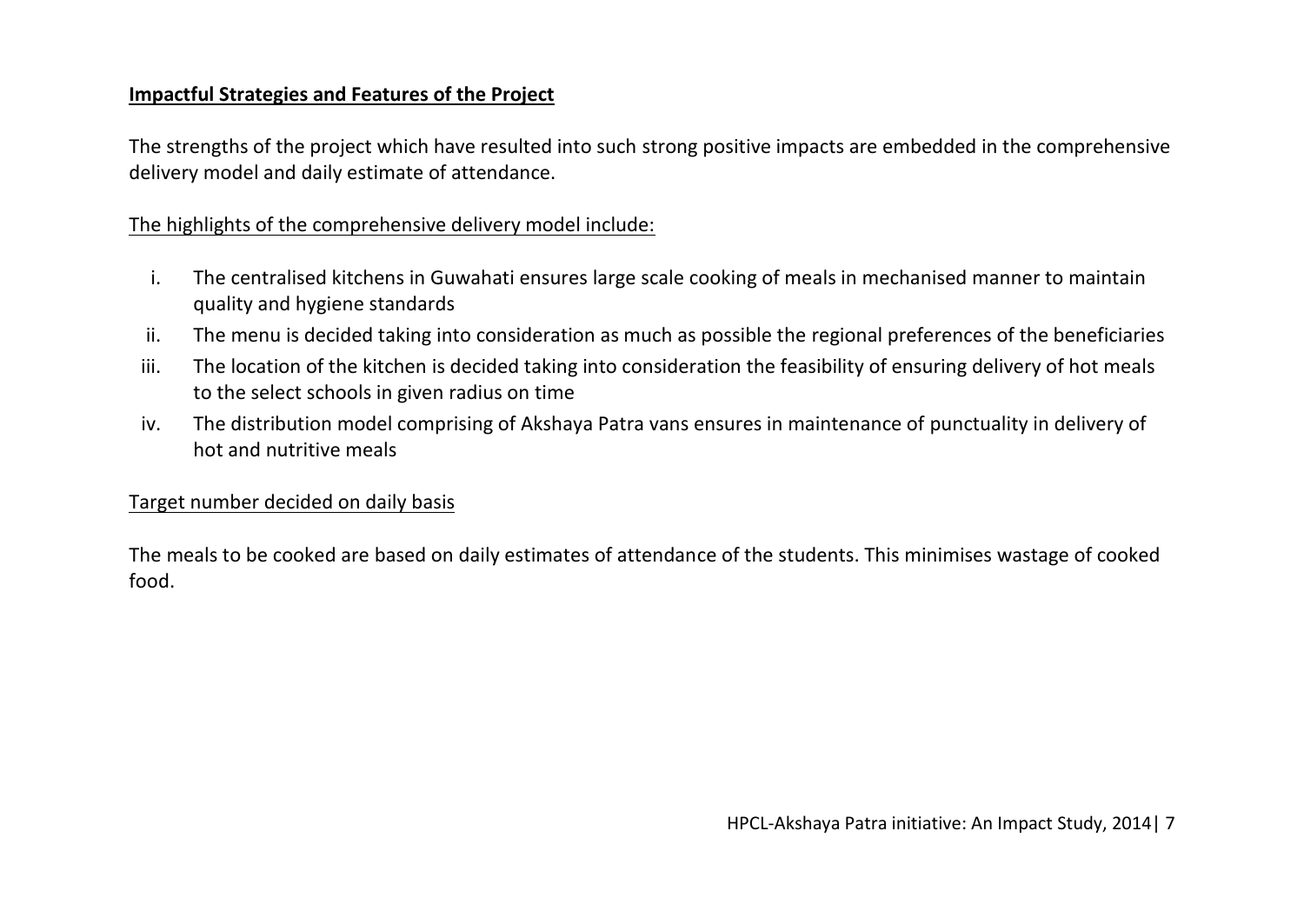#### **Akshaya Patra Impact Value Chain**

#### A. Impact Value Chain